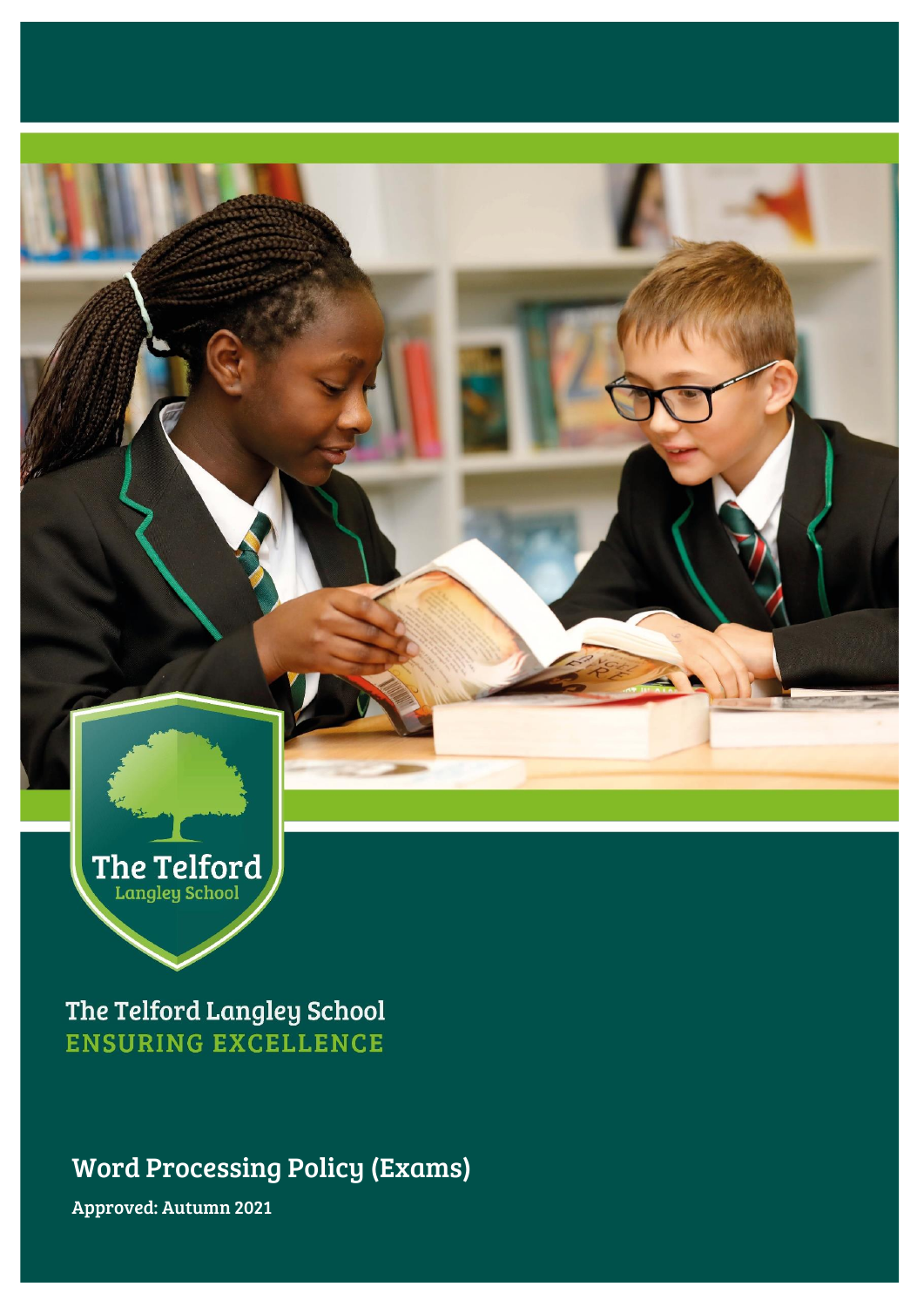# **Word Processing Policy (Exams)**

| <b>Policy Name:</b>                   | Word Processing Policy (Exams)     |
|---------------------------------------|------------------------------------|
| <b>Policy Owner:</b>                  | Mr Paul Hewitt, Deputy Headteacher |
| <b>Last Reviewed:</b>                 | Autumn 2021                        |
| <b>Policy Approved \ Ratified by:</b> | <b>School Standards Committee</b>  |
| <b>Term Policy Approved:</b>          | Autumn 2021                        |
| <b>Next Review Due:</b>               | Autumn 2022                        |
| <b>Document Version:</b>              | 4.0                                |

### **Contents**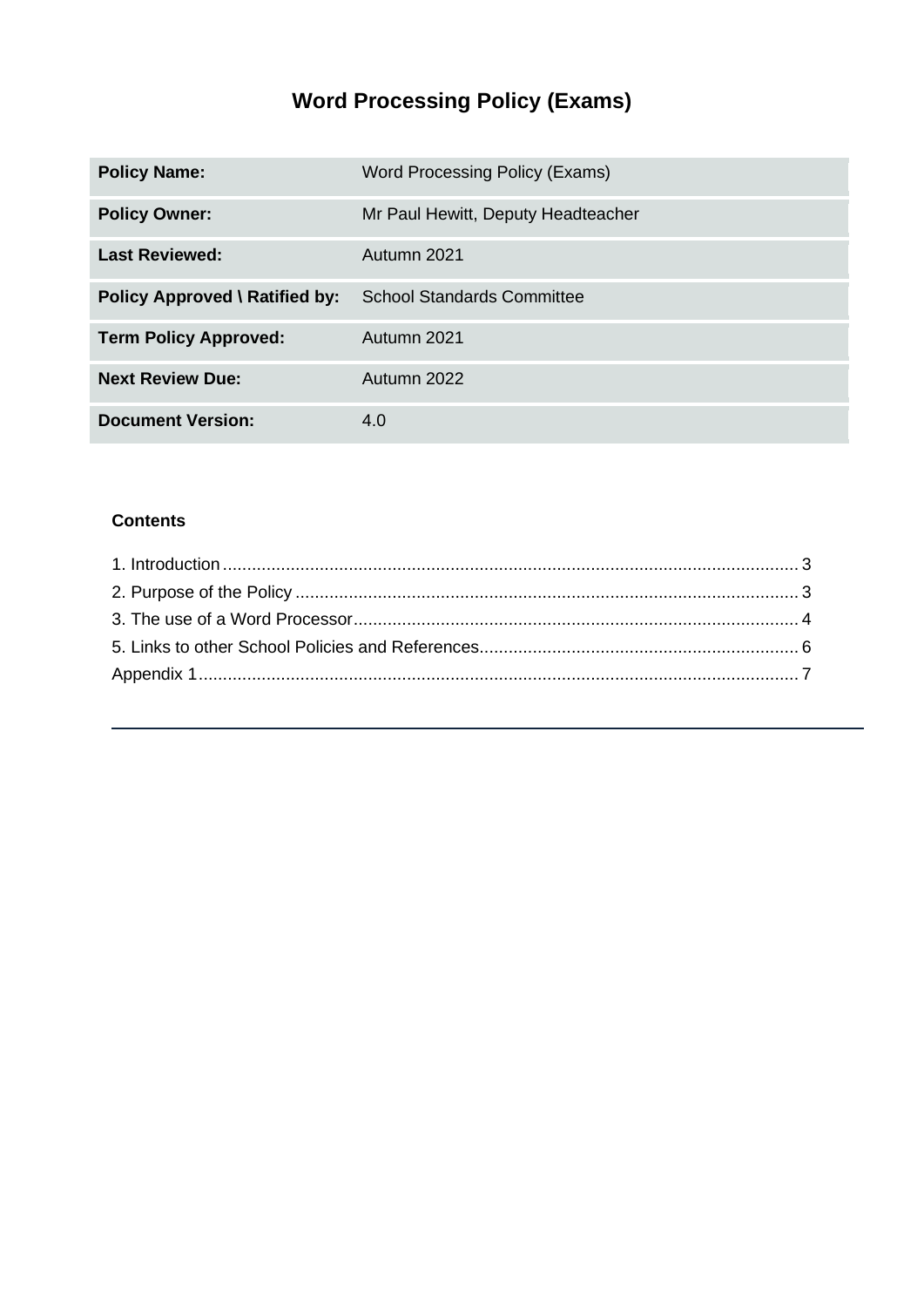## <span id="page-2-0"></span>**1. Introduction**

This policy on the use of word processors in examinations and assessments is reviewed and updated annually, on the publication of updated JCQ regulations and guidance contained in the publications [Access Arrangements and Reasonable Adjustments](http://www.jcq.org.uk/exams-office/access-arrangements-and-special-consideration/regulations-and-guidance) and [Instructions for](http://www.jcq.org.uk/exams-office/ice---instructions-for-conducting-examinations)  [conducting examinations.](http://www.jcq.org.uk/exams-office/ice---instructions-for-conducting-examinations) 

References to 'AA' relate to JCQ *Access Arrangements and Reasonable Adjustments 2021- 2022* and ICE to JCQ *Instructions for conducting examinations 2021-2022*.

The use of a word processor in exams and assessments is an available access arrangement/reasonable adjustment

### (AA 4.2.1)

- ▶ The purpose of an access arrangement /reasonable adjustment is to ensure, where possible, that barriers to assessment are removed for a disabled candidate preventing him/her from being placed at a substantial disadvantage as a consequence of persistent and significant difficulties.
- ▶ The integrity of the assessment is maintained, whilst at the same time providing access to assessments for a disabled candidate.

(AA 4.2.2)

 Although access arrangements/adjustments are intended to allow access to assessments, they cannot be granted where they will compromise the assessment objectives of the specification in question.

(AA 4.2.3)

 Candidates may not require the same access arrangements/reasonable adjustments in each specification. Subjects and their methods of assessments may vary, leading to different demands of the candidate. SENCos/Assistant SENDCo must consider the need for access arrangements/reasonable adjustments on a subject-by-subject basis.

(AA 4.2.1)

▶ The SENCo/Assistant SENDCo must ensure that the proposed access arrangement/reasonable adjustment does not disadvantage or advantage a candidate.

(AA 4.2.7)

 $\blacktriangleright$  The candidate must have had appropriate opportunities to practise using the access arrangement(s) before their first examination.

## <span id="page-2-1"></span>**2. Purpose of the Policy**

This policy details how The Telford Langley School complies with AA (chapter 4) Managing the Needs of Candidates and Principles for Centres, (section 5.8) Word processor and ICE (sections 14.20-25) when awarding and allocating a candidate the use of word processor in examinations.

The term 'word processor' is used to describe for example, the use of a computer, laptop or tablet.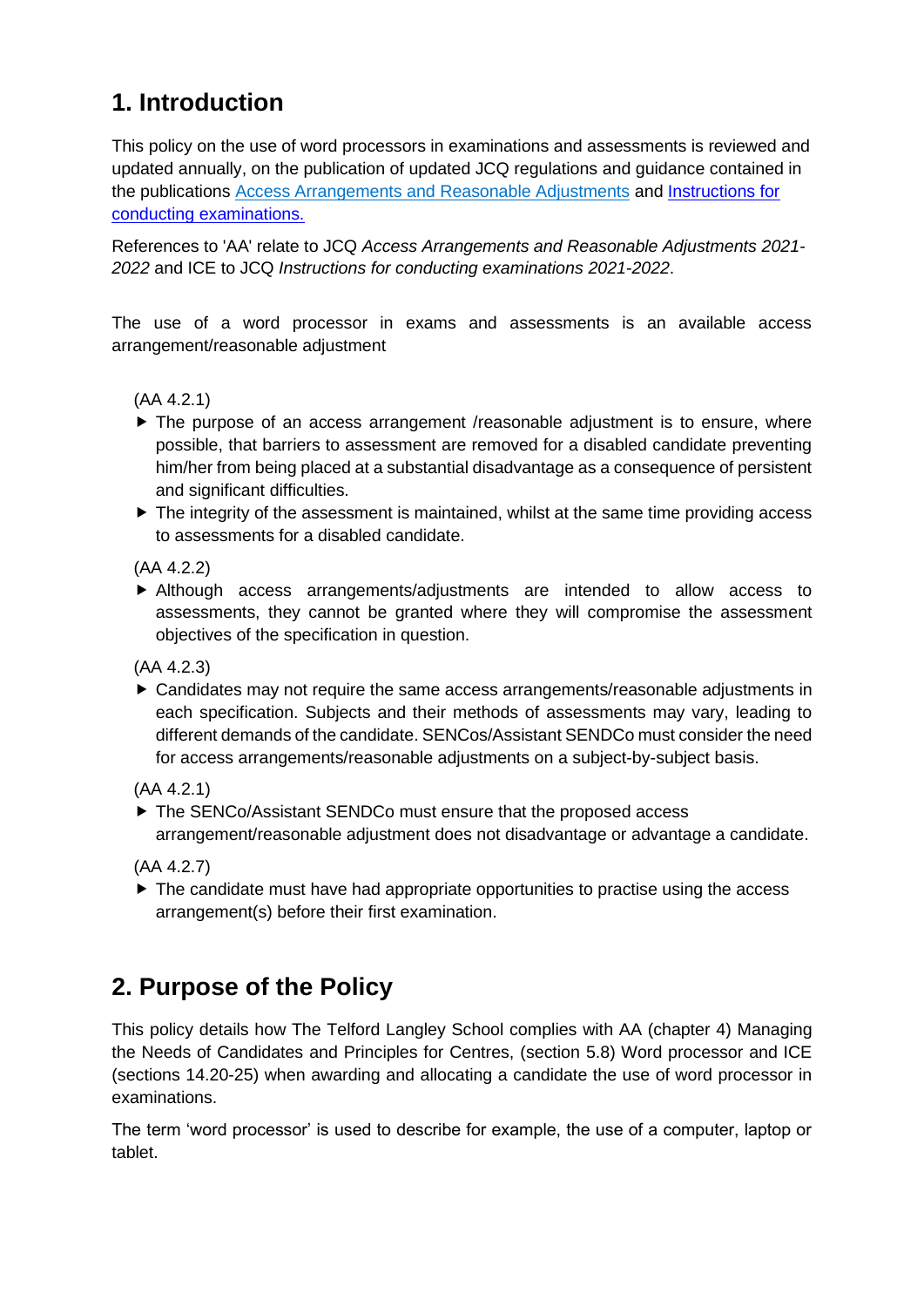### <span id="page-3-0"></span>**3. The use of a Word Processor**

The centre will

- $\blacktriangleright$  allocate the use of a word processor to a candidate with the spelling and grammar check/predictive text disabled (switched off) where it is their normal way of working within the centre (AA 5.8.1)
- $\blacktriangleright$  award the use of a word processor to a candidate where appropriate to their needs. For example, a candidate with:
- o a learning difficulty which has a substantial and long term adverse effect on their ability to write legibly
- o a medical condition
- $\circ$  a physical disability
- o a sensory impairment
- o planning and organisational problems when writing by hand
- $\circ$  poor handwriting (AA 5.8.4)
- only permit the use of a word processor where the integrity of the assessment can be maintained (AA 4.2.1)
- not grant the use of a word processor where it will compromise the assessment objectives of the specification in question (AA 4.2.2)
- consider on a subject-by-subject basis if the candidate will need to use a word processor in each specification (AA 4.2.3)
- $\triangleright$  process access arrangements/reasonable adjustments at the start of the course, or as soon as practicable having firmly established a picture of need and normal way of working, ensuring arrangements are always approved before an examination or assessment (AA 4.2.4)
- $\blacktriangleright$  provide the use of word processors to candidates in non-examination assessment components as standard practice unless prohibited by the specification (AA 5.8.2)

The centre will not

 simply grant the use of a word processor to a candidate because they now want to type rather than write in exams or can work faster on a keyboard, or because they use a laptop at home (AA 5.8.4)

#### **Exceptions**

The only exceptions to the above where the use of a word processor would be considered for a candidate would be

- in the event of a temporary injury or impairment, or a diagnosis of a disability or manifestation of an impairment relating to an existing disability arising after the start of the course (AA 4.2.4)
- where the curriculum is delivered electronically and the centre provides word processors to all candidates (AA 5.8.4)

#### **Arrangements at the time of the assessment for the use of a word processor**

A candidate using a word processor is accommodated in a computer suite or given a laptop to work from in a small classroom/1-2-1 room.

In compliance with the regulations the centre: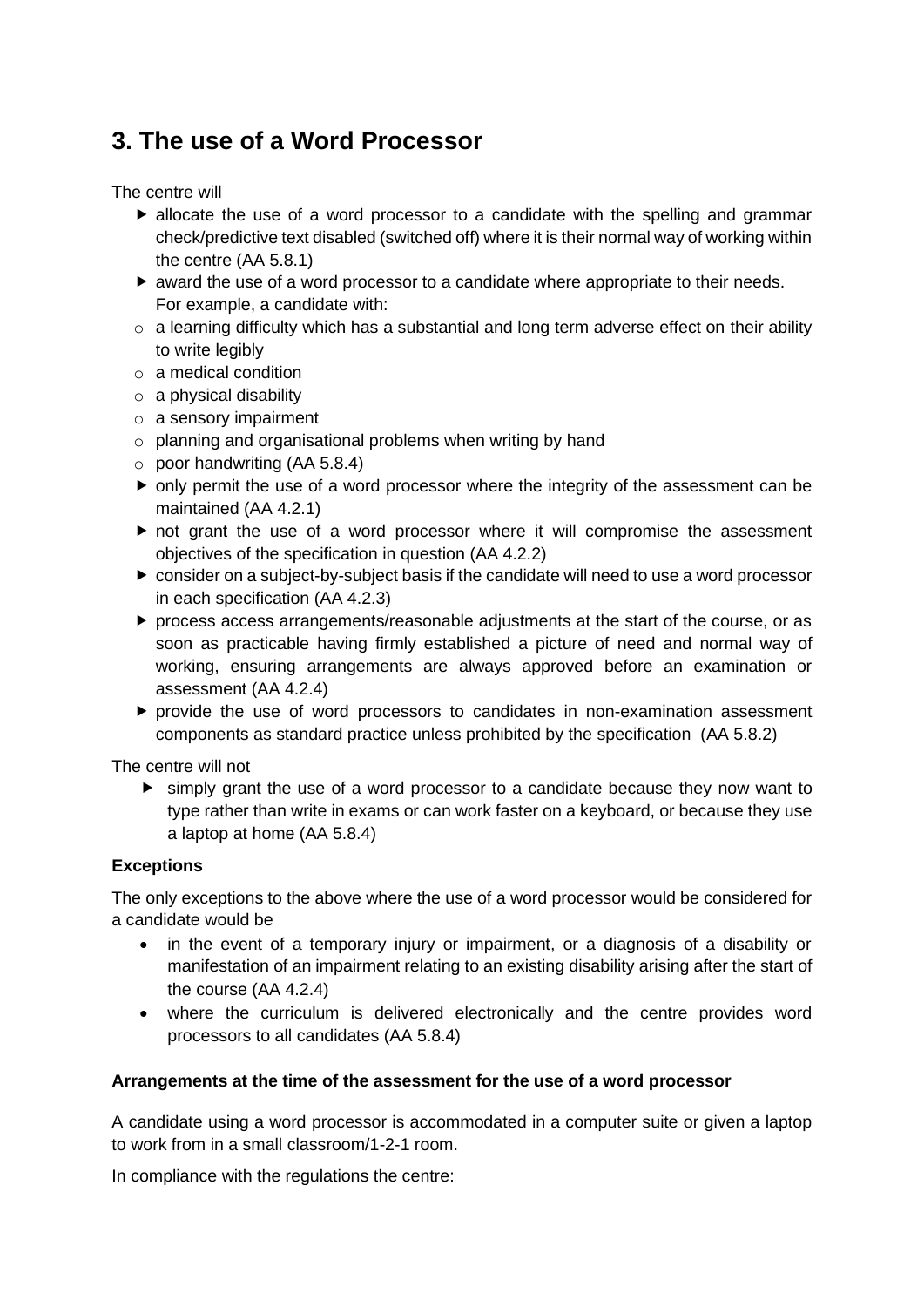- $\triangleright$  provides a word processor with the spelling and grammar check facility/predictive text disabled (switched off) to a candidate where it is their normal way of working with the centre unless an awarding body's specification says otherwise (ICE 14.20)
- ensures the candidate is reminded to ensure that their centre number, candidate number and the unit/component code appear on each page as a header or footer e.g. 12345/8001 – 6391/01 (ICE 14.22)

If a candidate is using the software application Notepad or Wordpad these do not allow for the insertion of a header or footer. In such circumstances once the candidate has completed the examination and printed off their typed script, they are instructed to handwrite their details as a header or footer. The candidate is supervised throughout this process to ensure that they are solely performing this task and not re-reading their answers or amending their work in any way.

- ensures the candidate understands that each page of the typed script must be numbered, e.g. page 1 of 6 (ICE 14.23)
- ensures the candidate is reminded to save their work at regular intervals. (or where possible, an IT technician will set up 'autosave' on each laptop/tablet) to ensure that if there is a complication or technical issue, the candidate's work is not lost (ICE 14.24)
- $\blacktriangleright$  instructs the candidate to use a minimum of 12pt font and double spacing in order to make marking easier for examiners (ICE 14.24)

### (ICE 14.25)

The centre will ensure the word processor:

- is only used in a way that ensures a candidate's script is produced under secure conditions
- $\triangleright$  is not used to perform skills which are being assessed
- $\blacktriangleright$  is not connected to an intranet or any other means of communication
- $\triangleright$  is in good working order at the time of the exam
- is accommodated in such a way that other candidates are not disturbed and cannot read the screen
- $\blacktriangleright$  is used as a typewriter, not as a database, although standard formatting software is acceptable and is not connected to an intranet or any other means of communication
- $\blacktriangleright$  is cleared of any previously stored data
- ▶ does not give the candidate access to other applications such as a calculator (where prohibited in the examination), spreadsheets etc.
- does not include graphic packages or computer aided design software unless permission has been given to use these
- ▶ does not have any predictive text software or an automatic spelling and grammar check enabled unless the candidate has been permitted a scribe or is using speech recognition technology (a scribe cover sheet must be completed), or the awarding body's specification permits the use of automatic spell checking
- ▶ does not include speech recognition technology unless the candidate has permission to use a scribe or relevant software
- $\triangleright$  is not used on the candidate's behalf by a third party unless the candidate has permission to use a scribe

#### **Portable storage medium**

(ICE 14.25)

The centre will ensure that any portable storage medium (e.g. a memory stick) used

- is provided by the centre
- is cleared of any previously stored data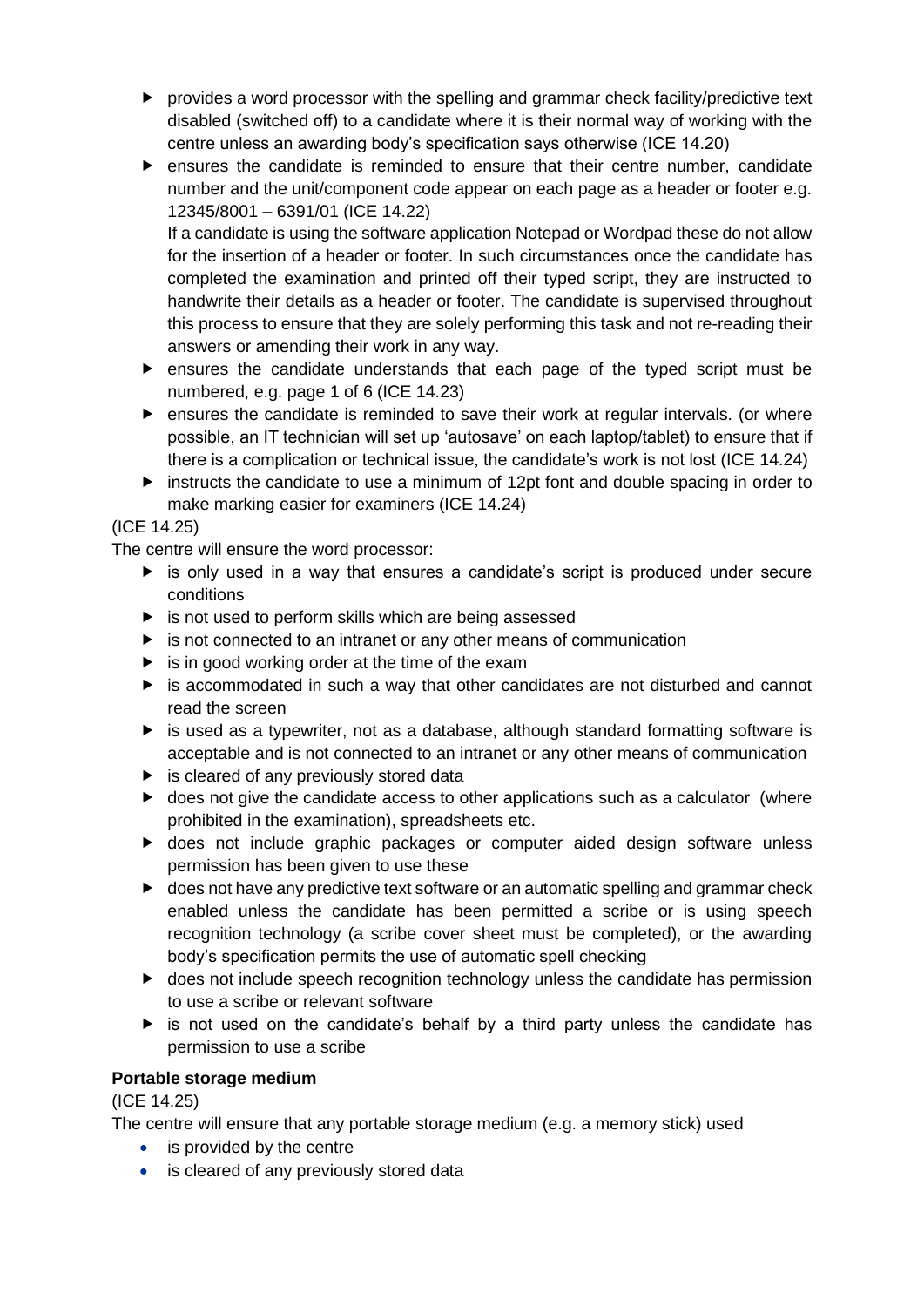#### **Printing the script after the exam is over**

(ICE 14.25)

The centre will ensure

- the word processor is either connected to a printer so that a script can be printed off, or have the facility to print from a portable storage medium
- the candidate is present to verify that the work printed is his or their own
- a word processed script is attached to any answer booklet which contains some of the answers
- where an awarding body requires a cover sheet to be completed this is included with the candidate's typed script (according to the relevant awarding body's instructions)

## <span id="page-5-0"></span>**5. Links to other School Policies and References**

This policy links to the following policies and procedures:

- ➢ JCQ Access Arrangements and Reasonable Measures 2021-22
- ➢ ICE to JCQ Instructions for conducting examinations 2021-2022